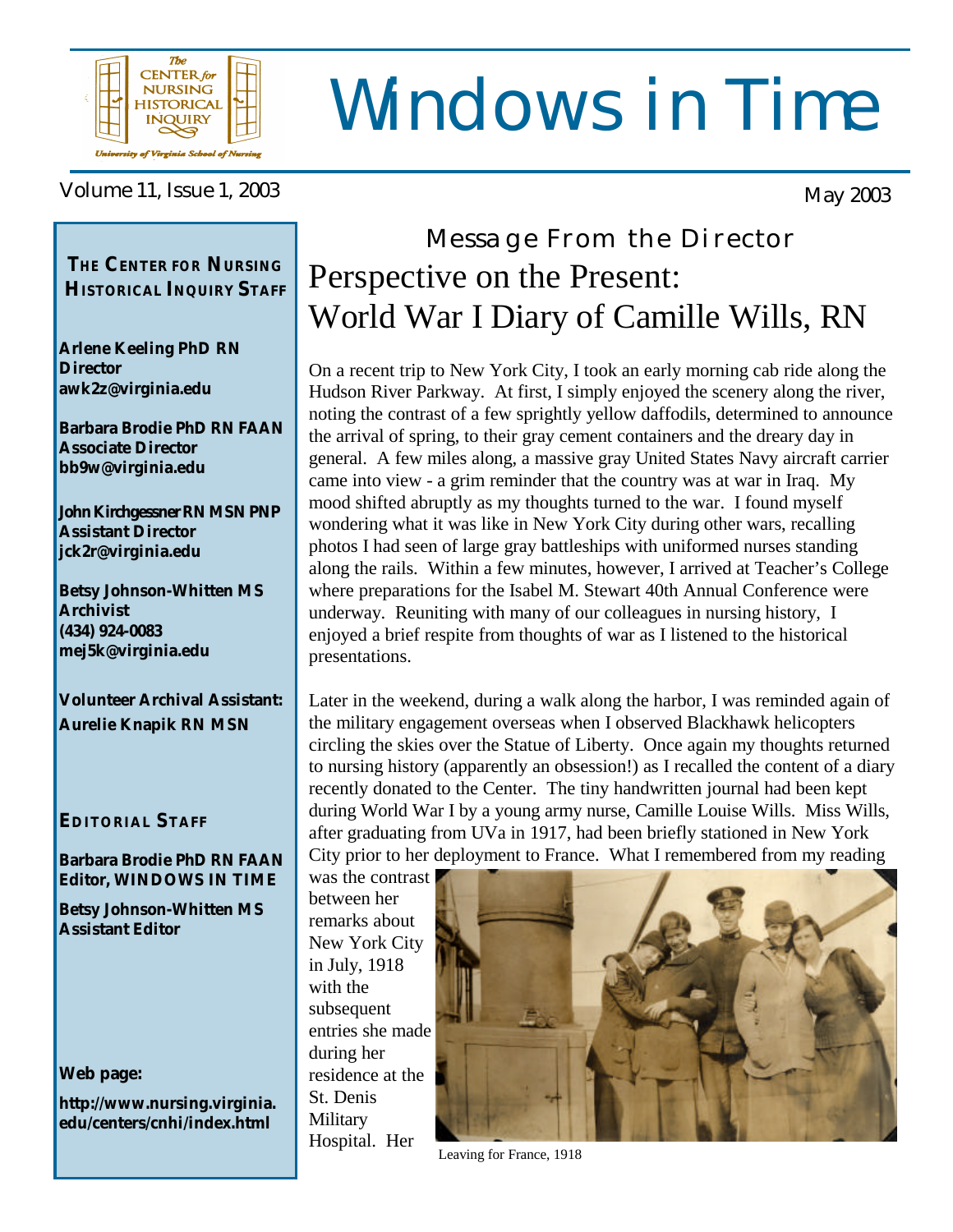#### Windows in Time **Volume 11, Issue 1, 2003** Page 2



**The Center for Nursing Historical Inquiry (CNHI), established at the University of Virginia in 1991 to support historical scholarship in nursing, is dedicated to the preservation and study of nursing history in the U nited States. The history of nursing in the South is especially emphasized as a focus of inquiry. The goals of the Center include the collection of materials, t he promotion of scholarship, and the dissemination of historical research findings.**

#### *(Continued from page 1)*

July entries seemed typical of a young woman enjoying the city for the the first time - taking in the sights, attending parties and the theater. The war in Europe seemed distant from her life. Miss Wills mentions the drills and uniform fittings as if they were an interruption to her social life. Note the first two entries below:

MONDAY 8 Ther Wea N. y. City. Clea measured for milfor Lair chapuport + Se road drill. I a sargeant. Went to Theatre & Canada paro a tergers in in The Temptation

Ther FRI. JULY 12, 1918 C. Wea Slept this realfait. Cliness I took jury to statue of L the rand candy on  $4$ get rick, - Slept after hune alter drill E Smith + Meley. - Veut to I CWilker Sidne Hack on Broadway

The stark contrast in her tone after arriving at St. Denis hospital and coping with the management of a ward of injured soldiers is reflected in her

September 28, 1918 recording **"** War had indeed become a reality for Wills as she moved from touring New York City to caring for 160 sick and wounded soldiers

SAT. SEPT 28, 1918 Wea Ther Clear, Cold. Pad a grand fit room. Took charge of Wd. 11 160 sts. Stillwater + nicols nig relative. 144 Dakin cases. ach yelled nearly all night. w g. Dre has signed training set

half a world away from home. Today, the realities of war in Iraq seem remote, portrayed to us via TV cameras and journalists' newspaper columns. As of this printing, the fighting war is over and Saddam Hussein has been toppled. The fact remains however, there are hundreds of military nurses aboard hospital ships and in field hospitals, working in life-transforming roles. For me, the words from Miss Wills' diary helped put the current war in historical perspective and gave it a human dimension. I wish the nurses serving in the Middle East could read it.

Premie Wheeling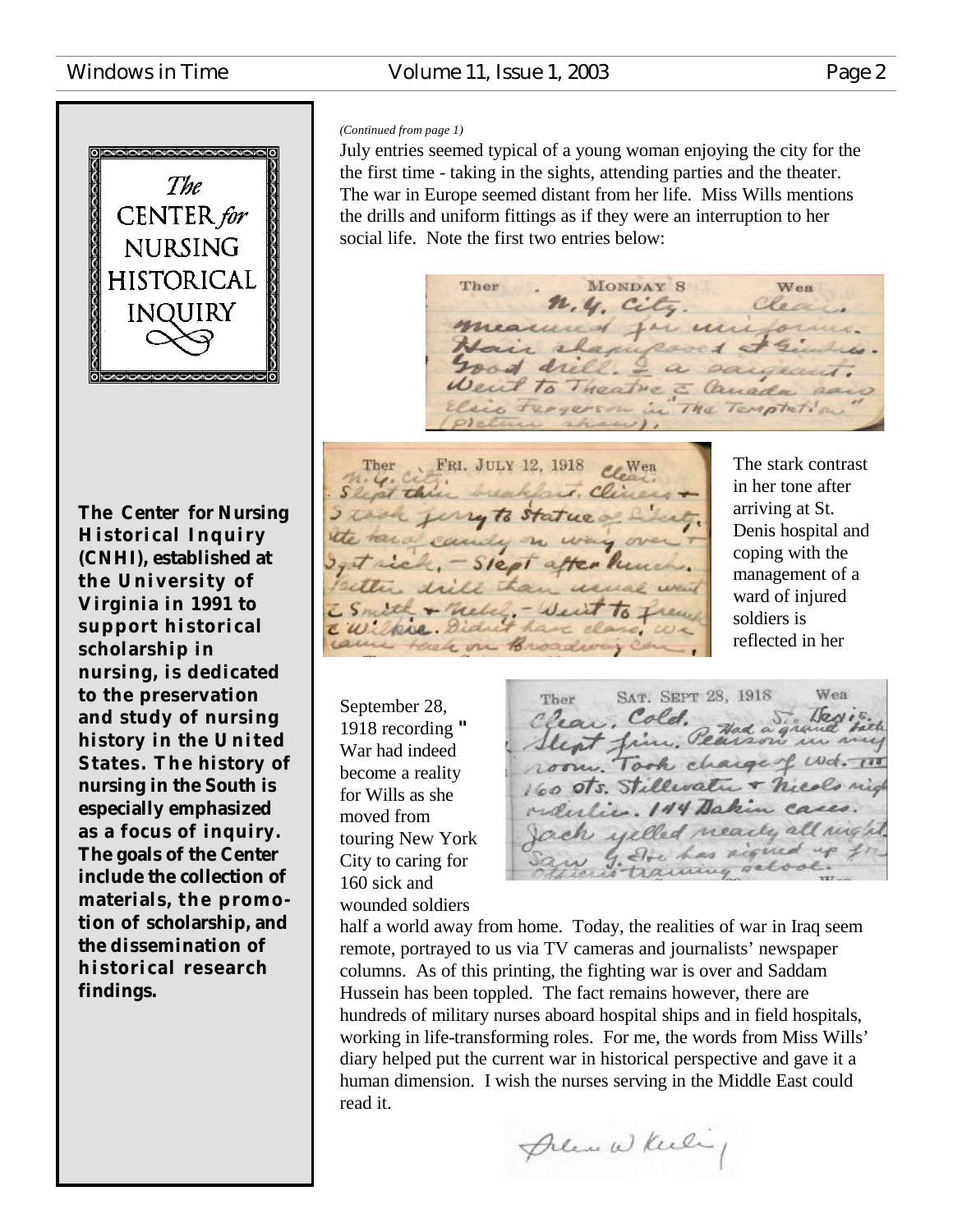### **THE CENTER'S CALENDAR OF EVENTS**

 **FALL 2003 HISTORY FORUMS** McLeod Hall Room 5044

> 12:00 - 1:00 PM *All welcome!*

### **September 23, 2003**

Sandra L. Annan, RN, MSN, UVa Doctoral Student

*"Making Do with So Little"* Emergency Room Nursing 1940-1950

#### **October 21, 2003**

Barbra Mann Wall, PhD, RN Associate Professor, Purdue University 2002 Center Fellow

*"Bouncing Markets and Missions"* Nursing Sisters in the U.S. 1865-1930

#### **November 18, 2003**

Brigid Lusk, PhD, RN Assistant Professor, Northern Illinois University 2003 Center Fellow

Uncovering Nursing Care in Cancer Nursing, 1880 to 1950

### **Dr. Lois Monteiro Agnes Dillon Randolph 2003 Awardee**

Lois Monteiro, PhD, RN Professor Emeritus of Medical Sciences and Associate Dean of Medicine, Brown University was the tenth recipient of the Agnes Dillon Randolph History Award. Dr. Monterio, a noted American Nightingale scholar, is the author of studies, articles and presentations on the life of Florence Nightingale. She has focused much of her research on an area of Nightingale's life that little is known about: her circle of women friends, and her views on feminism and the English women's movement. The award ceremony was held March 20, 2003 and was followed by a presentation by Dr. Monteiro. (An abbreviated version of her presentation can be found on pages 6-10 of the newsletter.)

In her introductory remarks, Center Director Arlene Keeling spoke of the fascination that Florence Nightingale had held for generations of women and men. It is a fascination that has spawned thousands of books, published in multiple languages, which have told Nightingale's story, her contributions to humanity, and probed her life for new insights into the mind of this very complex woman.

The Agnes Dillon Randolph Lecture, co-sponsored with Sigma Theta Tau, Beta Kappa Chapter was attended by nurses, students, historians, friends of the Center and the public.



Arlene Keeling and Lois Monteiro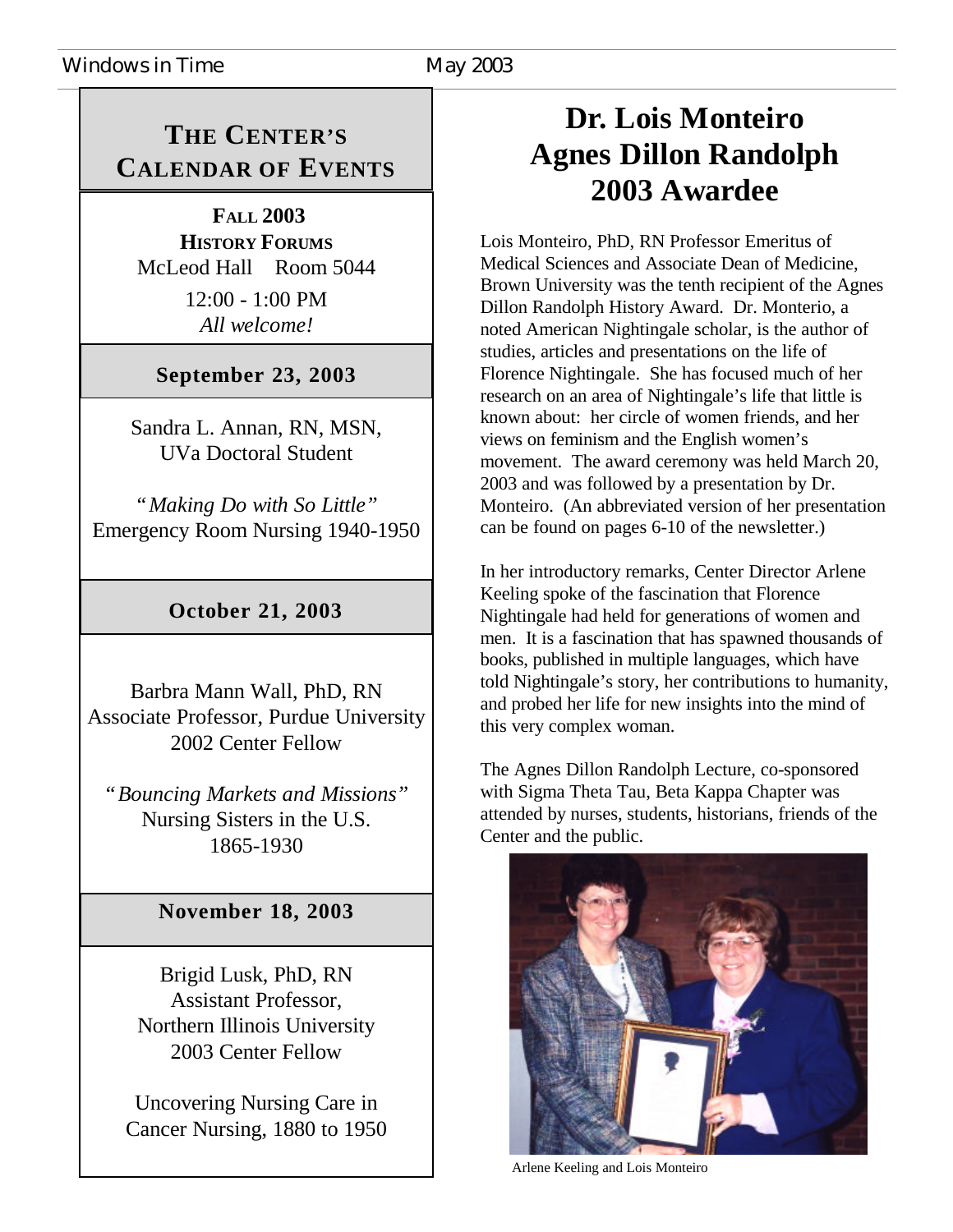# **CENTER ACTIVITIES AND AWARDS**

### **Brigid Lusk PhD, RN Awarded 2003 Barbara Brodie Nursing History Fellowship**

Dr. Lusk, Associate Professor of Nursing at Northern Illinois University, was selected to receive the Center's Nursing History Fellowship. Brigid's proposed research is exploring the role of nurses in the prevention and treatment of cancer from 1880 to 1950. The study will document the development of cancer care and illuminate the role of nurses in the medical care of patients. Dr. Lusk is scheduled to present her study in the Center's Fall Research Forum Series on November 18, 2003.

#### **Nursing Doctoral Students Joy Buck, Receives NRSA Funding**

Ms. Buck received a National Institute of Nursing Research Award to complete her program. Joy's research, for the last two years, has been focused on the development of hospice care in America, and the role of nursing in its creation and implementation from 1965-1986. She traveled to Great Britain in May to interview Dame Cicely Saunder, considered the founder of the modern hospice and the palliative care movement. In addition to visiting the University of Sheffield's Archives to explore Dame Saunder's papers, Joy participated in a multidisciplinary palliative care course at the famous St. Christopher Hospice.

#### **Victoria Menzies Presents at SNRS**

Ms. Menzies, presented a poster at the Southern Nursing Research Conference in Orlando, Florida in February 2003. Her poster, *A History of Pain Management*, was based on her study on the history of pain and the role of nurses in caring for patients in pain. Victoria presented her study at the fall, 2002 American Association for the History of Nursing Conference in Salt Lake City, Utah.



### **Julie Fairman Receives 2004 Randolph Award**

Dr. Julie Fairman, PhD, RN FAAN, Associate Professor and Senior Fellow at the Center for the Study of the History of Nursing, University of

Pennsylvania, recently was named the recipient of the 2004 Agnes Dillon Randolph Award. Fairman was selected because of her seminal research on the development of nursing's advanced clinical practice roles. Author of numerous historical articles and the critically acclaimed, *Critical Care Nursing: A History*, Julie has uncovered new insights into the relationship of nursing, technology, and medicine in the clinical practice of today's nurses. Dr. Fairman, currently engaged in the completion of a book on the history of nurse practitioners, will speak on this topic at the Randolph Lecture on March 23, 2004.

### **Arlene Keeling, Center Director Presents Two Papers**

Dr. Keeling was selected as the 10th Billy S. Guyton Lecturer on the History of Medicine at the University of Mississippi School of Medicine On April 8 she presented *Blurring the Boundaries between Care and Cure: Coronary Care Nursing in the 1960s.* The annual lecture, named to honor Dr. Guyton, Dean of the University of Mississippi School of Medicine from 1936-1943, was initiated in 1989. The lecture is sponsored by the Friends of Rowland Medical Library.

 On April 11 Arlene was one of several speakers at the 40th Annual Isabel Maitland Stewart Conference on Research in Nursing at Teachers College, Columbia University in New York City. Ms. Stewart, a pioneer leader in nursing education and research, was the Director of Nursing Education Department at Teachers College from 1925-1947. Dr. Keeling's presentation was entitled *Rose Pinneo: A Portrait of a Leader in Coronary Care Nursing*.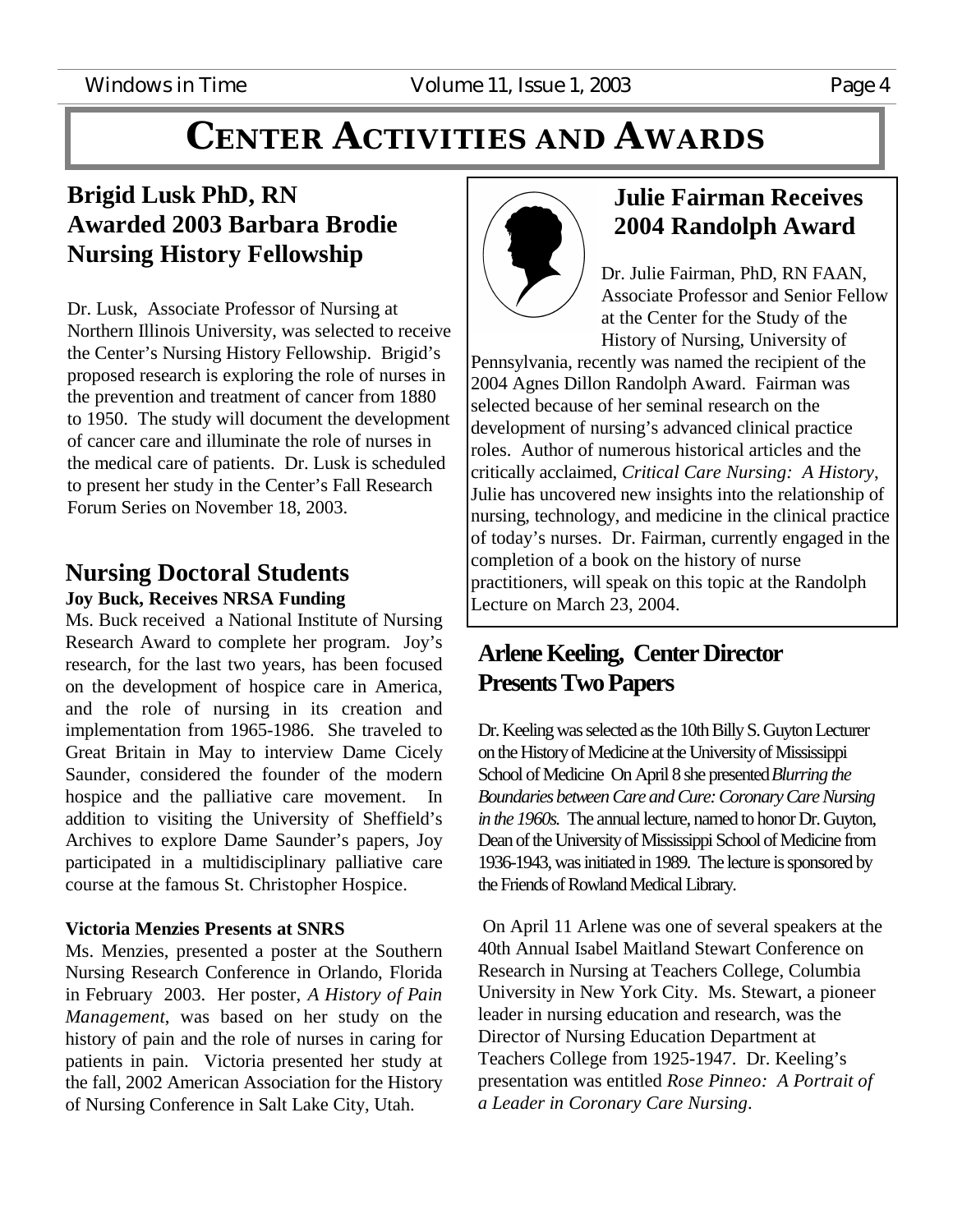### *Snippets from the Past "The Uniform"*

"From the day a girl contemplates entering training she looks forward to and anticipates the time when she will have successfully passed the long, hard trials and tribulations of a probationer, and has earned the privilege of having the symbol of dignity and professional standing placed upon her head. There is something about the **cap** which gives the young nurse confidence in herself..."

"**Jewelry** has no place as part of the nurse's attire. The rule against wearing rings has a real sanitary importance. Rings cannot be cleaned and may harbor infections."

The **bandage scissors** are a very necessary part of the uniform. No nurse may consider her uniform complete if it does not contain scissors. Lives have been lost because the nurse had to spend time to go get scissors."

"The very nature of the nurse's work makes good feet essential if she would give freely to the service which is so much a part of the spirit of nursing. Life has little joy for the nurse **whose mind is always on her feet** because of actual pain or discomfort."

"**Shoes** should receive the same care and attention as that given to other parts of the uniform...they should be cleaned and polished and kept in good repair. To wear shoes that squeak is selfish. There are no circumstances in which a nurse can be excused for wearing shoes that annoy both the sick and the well."

"Every nurse is conscious of the becomingness of **her uniform**. She is much more attractive in uniform than in ordinary dress. It gives her a distinction that cannot be achieved by the most fashionable designer. There is nothing that revels the character and personality of the nurse so much as the way she wears her uniform. Wear it with dignity and not as a ditch digger...It gives you an opportunity of confidence that should be held as reverent.

 Lena Dixon Diets (1953) **Professional Adjustments -I** Philadelphia: F.A. Davis Company, p. 81-86

### **ARCHIVES REPORT**

#### **Recent Acquisitions**

The following items and documents were donated to the Center:

- Sara Arneson: books and dolls
- Tamera Coulthorne-Burnette: a doll representing a UVa 1900s nurse
- Virginia Dericks: personal nursing papers, lecture notes and research
- Lucy Peagu: WWI diary of her aunt, Camille Louise Wills, RN photographs of Red Cross Home Nursing training at UVa, circa 1912
- Ken Schlussel: nursing books of his mother, Idareta Feder Schlussel

#### **On-Going Projects**

The CNHI staff continue to process and archive incoming collections. Center Volunteer Aurelie Knapik is archiving the extensive Rita Chow EdD, RN, FAAN Collection. Graduate Assistant Sandra Annan is processing the National Organization of Nurse Practitioner Faculties papers, and the Virginia Dericks papers. Center Archivist Betsy Johnson-Whitten, is archiving the papers of the National

Certification Board of Pediatric Nurse Practitioners and Associates.

Thanks to the generous donation of Sigma Theta Tau International, Beta Kappa Chapter, the Center received a new digital scanner. The scanner, to be jointly used by Beta Kappa, has enabled the Center to begin digitizing some of its photo collection. This is the first step in a larger CNHI initiative to digitize its image collection and make it available on-line.

Items from the Center's collections are featured in an exhibit: *The History of Women at the University of Virginia*. The exhibit, running from mid-May to November 14, 2003 is sponsored by the Special Collections Division of the UVa Alderman Library.

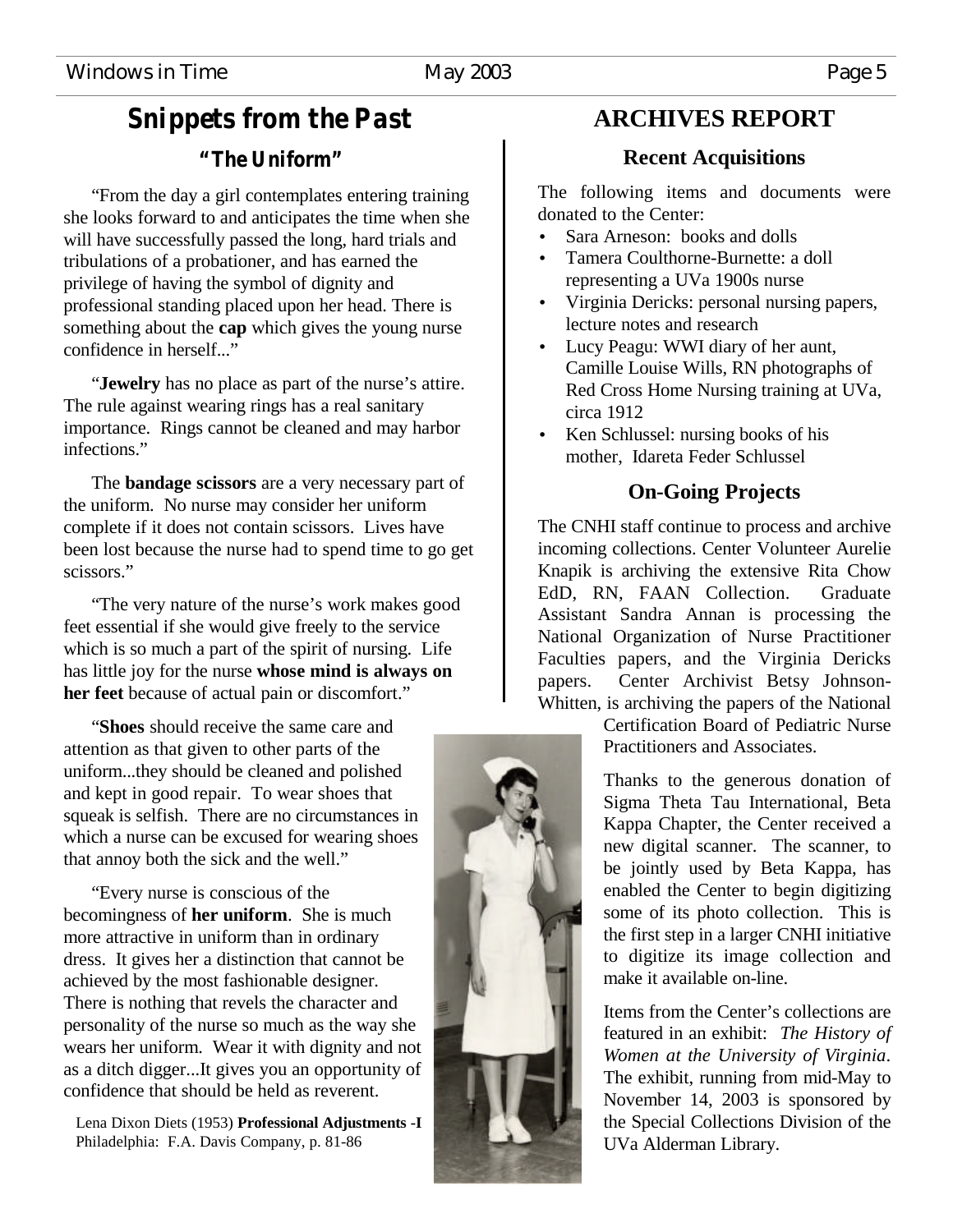### *Florence Nightingale's Views on Women and Women's Issues Lois Monteiro, PhD, RN 2003 Agnes Dillon Randolph Award Recipient*

Florence Nightingale was a person of a particular time and culture. She was born in 1820 to a British landed gentry family. Her father inherited his wealth, was a scholar and somewhat of a politician. Her mother Fannie, from a large extended family, was very ambitious for her two daughters' futures. Nightingale lived the life of a wealthy young woman in the restrained era of England of the 1800s. What her family expected of her was that she present herself well, and marry within her class. She was not expected to seek an independent life outside her family's confines.

Nightingale was not happy in these circumstances. She was intelligent, well educated by tutors and her father, and had traveled extensively. The story of her struggles to study nursing, to gain personal independence, achieve fame as the heroine of the Crimean War, and founder of modern nursing are well documented. In recent years, however, nursing and women's history scholars have been examining Nightingale's writings and letters to probe deeper into her ideas and behavior towards women. Today I will focus on her ideas on women's roles and restraints, the place of the family in supporting and controlling women, and her thinking on feminism. She neither took an active part in the growing feminist activity in England in the mid- to late 1800s, nor was she active in supporting women's suffrage. These facts may seem at odds with her own personal life and struggles, but her attitudes about women and family do not completely reflect her personal experiences. I will attempt, by exploring selected aspects of Florence's life, to answer an important question currently being asked about her; was she a feminist or a misogynist?

#### **Views on Marriage and Family**

Nightingale's views on women's sphere in society were partially shaped by her own life. She rejected society's admonition that women be submissive to the needs of their husbands, and in a note about her

decision not to accept a marriage proposal (she had received a proposal from a prominent political figure) she wrote

*"I have an intellectual nature which requires satisfaction and that [I] would find it in him. … I could be satisfied to spend a life with him in combining our different powers in some great object. I could not satisfy this nature by spending a life ... in making society and arranging domestic things".*

In the same vein, responding to her sister Parthe's comment that she "*found it more pleasant to please her husband Harry Verney than to do what she wanted*", Florence answered "*if … I found myself loving gardens or houses or woods more than the wish of my husband in those things: more than pleasing him in these things, I should say to myself, You had better run away at once. It is doing less damage in the long run*."

Age did not mellow Nightingale on this topic as 20 years later, in an 1869 letter to Benjamin Jowett, she wrote what society expected of a wife.

"*all the world wants in … [a] wife-good sense (meaning of course to think like him) good manners, good conversation (how enormous is the importance attached to that … -one would think the world was moved by talk!) good principles (for they don't want their women to run away and get into divorce court)… They don't want any deep feeling, any higher purpose in life, any deeper hold on things"*

Nightingale had written of her views on society in her book, *Suggestions for Thought*. A chapter of the book, *Cassandra,* has received a great deal of attention from contemporary feminist because in it Nightingale focuses on the power a family to control and shape the lives of women.

"*The family uses people, not for what they are, not*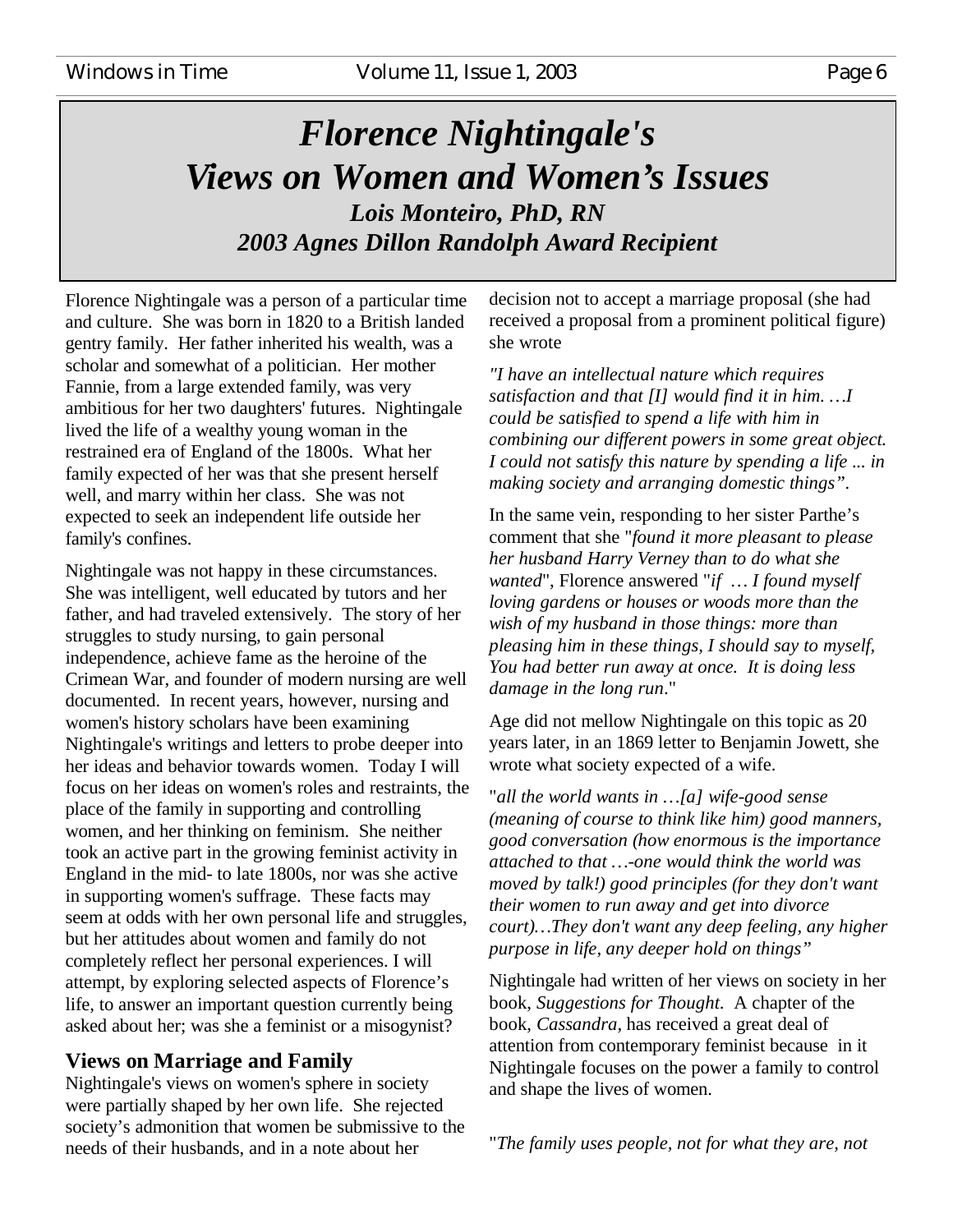#### Windows in Time May 2003 Page 7

*for what they are intended to be, but what it wants them for-for is own uses. It thinks of them not as what God has made them, but as something to sit in the drawing room, ..., though that member may be destined for science, or for education, or for active superintendence by God, ie by the gifts within. This system dooms some minds to incurable infancy, others to silent* misery."

She also elaborated on the power of the family to absorb an individual's time in ways that robs them of personal time to do the things they might wish to do. She bitterly commented,

"*Robbed and murdered we read in the newspapers. The crime is Horrible. But there are people being robbed and murdered before our eyes, and no man sees it. 'Robbed" of all their time, if robbed means taking away that which you do not wish to part with, slowly 'murdered' by their families. There is scarcely anyone who cannot, in his own experience, remember some instance where some amiable person has been slowly put to death at home, ... an estimable and virtuous home,"*

And finally, she speaks of the tyranny of the family; "*There is no tyranny like that of the family for it extends over the thoughts."* And in another private note she wrote*, "We have seen what mothers do for their children-and what are children, at least daughters, [are] expected to do in return. To be the property of their parents, till they become the property of their husbands. And I was expected to be not only the property of my parents, but the property of my sister."*

#### **Lack of Support from Women**

Florence's firm belief in her mission to fulfill God's desire for her to reform the health of the army led her to complain about the lack of support from women. In a December 1861 letter, Nightingale complained to Mary Clarke Mohl that women were not sympathetic to her work;

"*You say that women are more sympathetic than men. Now if I were to write a book out of my experience I would say women have no sympathy… I have never found one woman who has altered her life an iota for me or my opinions."* Nightingale cites the men who were sympathetic and supportive to her causes (reform of various kinds), *"who have altered their work by my*

*opinions."* Nightingale admits that her view of the sympathy of women was based on her own family. The women in her family she saw as demanding to be loved but not capable of giving love.

*"They scream at you for sympathy all the day long, they are incapable of giving any in return, for they cannot even remember your affairs long enough to do so."* Florence also lamented the inability of women to discuss important matters. She ends her letter however, by praising on Queen Victoria, whose husband, Albert, had recently died. "*The Queen has really behaved like a hero. Has buckled to business at once. After all it is a great thing to be a Queen. She is the only woman in these realms, except perhaps myself, who has a must in her life -who must set aside private grief and attend to the 'res pubilcs'*."

In this letter Nightingale reveals her deep commitment to her public work of reforming the British Army's medical care. This was the work she had immediately undertaken after returning from the Crimea. Interestingly, although this letter is written at the time that St. Thomas Hospital School for Nurses was opened, she does not mention it. It was in her activities to improve the lives of British soldiers that she believed her true "work" lay, and in these activities she believed she had no women supporters.

#### **Women Friends**

To this point I have emphasized Nightingale's negative views about women and the tyranny of family and friends. I need to point out that, on a personal level, she maintained a warm and supportive close circle of women friends. I have written extensively about this aspect of her life. Her most influential friend was Mary Clarke Mohl, a British women who lived in Paris and constantly encouraged Florence to do her own thing despite her family's opposition. Mohl also provided Nightingale a home while she explored the hospitals of Paris. Another important friend, Elizabeth Herbert, was the wife of the Minister of War, Sidney Herbert. It was Herbert who commissioned Nightingale to go to the Crimea. Elizabeth aided Nightingale in the 1840s when she obtained Florence's first nursing position at Harley Street. Harriet Martineau, a journalist, was very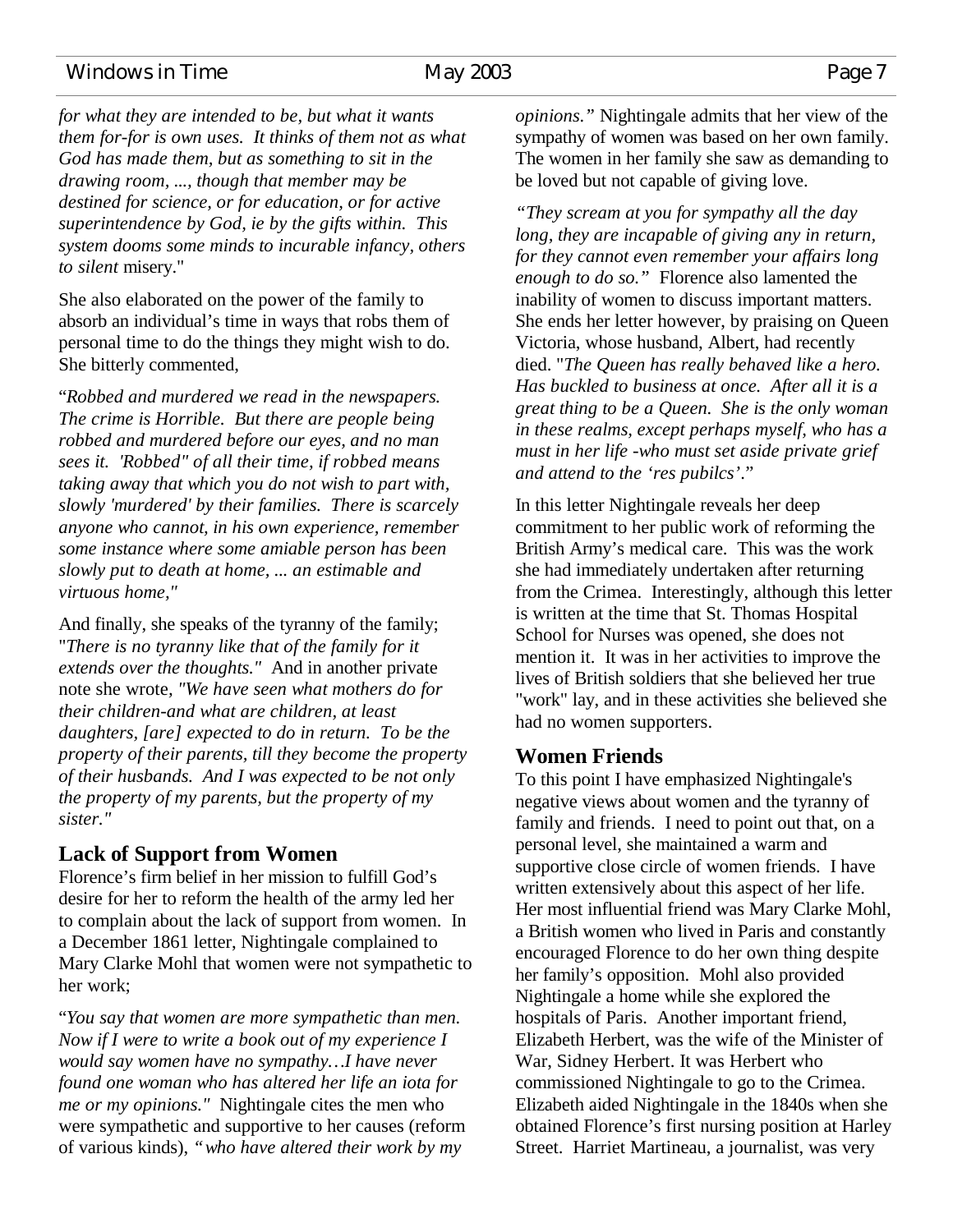Windows in Time Volume 11, Issue 1, 2003 Page 8

influential in getting Nightingale's opinions to the public through her articles in London newspapers. Hilary Bonham Carter, a cousin, served for awhile as Nightingale's secretary and confidant. Selina Bracebridge, a long-time family friend, provided young Florence respite from the pressures of her mother and sister by taking her on extensive trips to Rome and Egypt. Later, she would introduce Florence to the Kaiserworth Hospital, and with her husband, Selina would travel to the Crimea to provide logistic support for the Nightingale's work during the war.

#### **Need for Social Isolation**

As powerful as Nightingale grew to be, she consistently shunned public acclaim and seldom took advantage of her celebrity. "*I believed I should best honor the cause of those brave dead* [British soldiers*] by abstaining from appearing to court that publicity, which I consider to have been my greatest impediment in the work I was engaged in ...*." She returned to England alone from the Crimea, and proceeded directly her home without any public fanfare. In the years following the war, while working steadily on army reform, she rarely left her house ("*I am a prisoner to my bed "* she often added to her letters). Her social isolation continued for the rest of her life. There has been a great deal of speculation concerning the reason for her isolation, and psychological and physical factors have been suggested as to its cause. Suffice it to state, she didn't wish to be a public figure or court publicity.

In explaining her need for isolation to Mary Clarke Mohl she stated "*I can not live to work unless I give up all that makes life pleasant… of sacrificing everything else in order to work… But I have ceased to try to make anybody understand this. I do hope I am getting wiser in this respect- … . I never said it was best for me, all I said was it was best for the work-or rather it is the only way in which the work could be done*."

She then discusses the positive and negative aspects of public acclaim on her work, *"… popularity does not signify much one way or the other. It … hurt me less in the Crimea and vantaged me less at home than I expected. Yet … ., this false popularity, based on ignorance had made all the difference in the feeling of my family towards me."*

Interestingly, although Nightingale was able to break free from restrictions, and in doing so, became a symbol for other women to follow, she never perceived herself as a symbol for the advancement of women. This was a position she never wavered from even when she became famous and could have taken a public stand for women and women's rights. Each time she was presented with an opportunity to use her social position to support the women's movement, she rejected it. To understand why Florence acted in this manner, one must search her writings to find the reasons. I will next examine some of her views on women physicians, women's issues such as suffrage, property rights, and prostitution and the Contagious Disease Acts.

#### **Nightingale and Women Physicians**

In 1858 Dr. Elizabeth Blackwell, America's first female physician graduate, visited England to give a series of lectures on women and medicine, and attempt to establish an English school to train women physicians. She contacted Nightingale and proposed that they collaborate on a school that would first train students for nursing, and then prepare them to be physicians. Nightingale didn't reveal her negative views on women physicians but she did discourage the idea of the school. She wrote to Blackwell that such a school would

*"so set the medical staffs of the great hospitals against you that it may prevent your carrying out that part of the plan that we may (for brevity) call mine, the school for nurses. If you wed this indissolubly to the nursing scheme,* she warned*, you will find that it will close the doors of the great London hospitals to you."* Nightingale informed Blackwell that they were "*on different roads."* Nightingale's goal was to prepare women to care for the sick while Blackwell's was to educate women to treat and cure illness as physicians. As Nightingale predicted, Blackwell's plan failed.

Nightingale's next encounter with a woman physician was in response to Dr. Elizabeth Garrett's comments about nursing. Garrett believed that hospitals needed to pay women higher wages if they wished betterqualified nurses, and that gentlewomen "ladies" could easily lead hospitals' nursing services. Nightingale was quite upset with these comments, and to her friend, the statistician Dr. Farr, she discussed the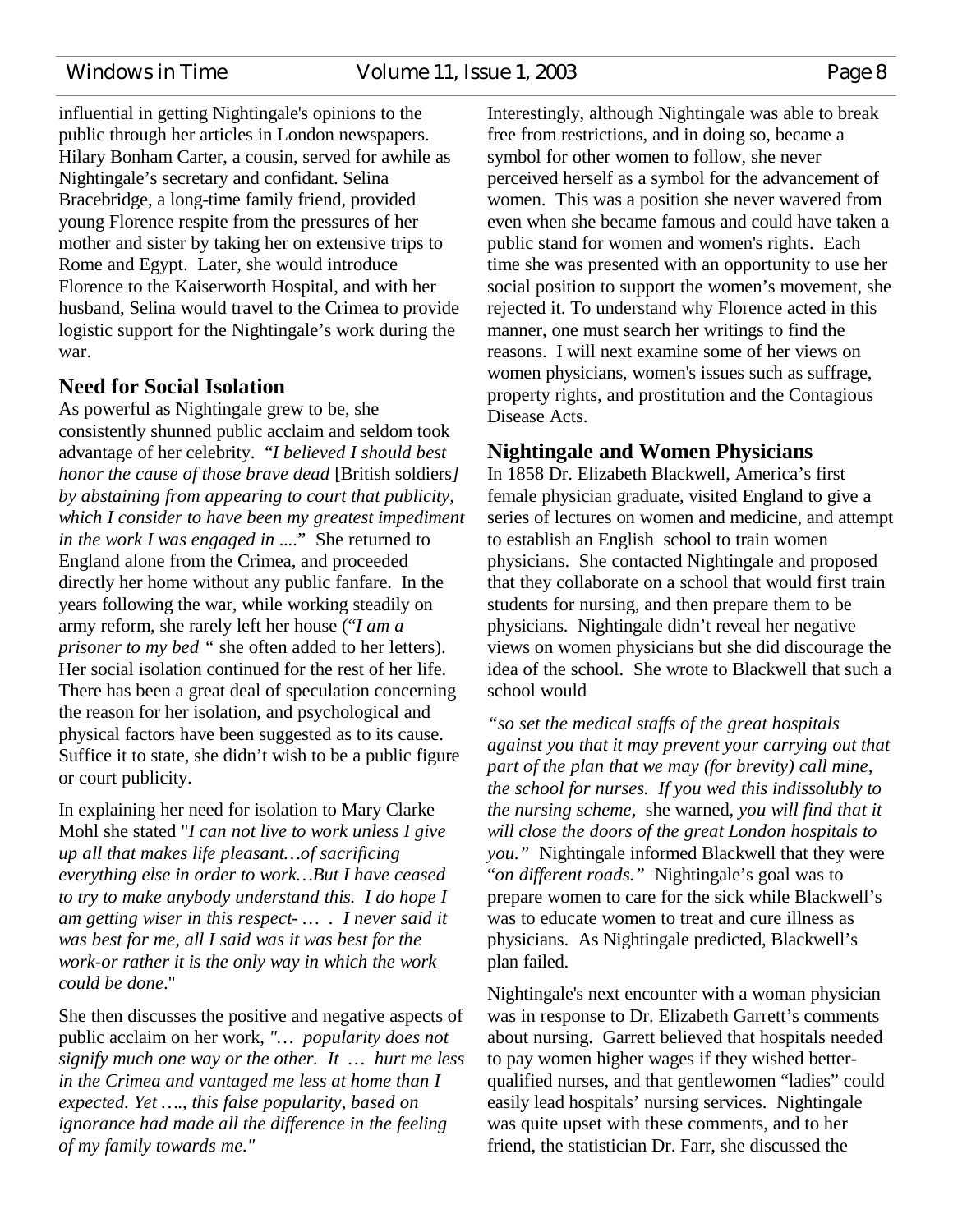#### Windows in Time May 2003 Page 9

#### stupidity of Garrett's argument,

"*My principle has always been that we should give the best training we could to any woman of any class, of any sect, paid or unpaid, who had the requisite qualifications, moral, intellectual, and physical for the vocation of a nurse*. *Unquestionably, the educated will be more likely to rise to the post of superintendent, but not because they are ladies but because they are educated.* … *Lady superintendents untrained do more harm than good … it is a destructive fallacy to put a Lady over nurses, who does not know their work as well as they do themselves."*

 It is clear from Nightingale's correspondence that she disagreed with women physicians concerning their views of nursing, and she rejected the idea that women should emulate men and become physicians. She particularly took issue with Garrett's comment, that becoming a physician "*is the best that women can do".*

#### **Women's Issues**

By the late 1850s, the women's rights movement was beginning in London. Groups of wealthy educated women were attempting to improve conditions for women by gaining for them the right to education, work, and vote. Nightingale referred to these women as the "women's missionaries".

Included in an 1858 letter to Harriet Martineau was a copy of a Nightingale's government report that discussed the need for female nursing in the Army. Florence hoped that Martineau would write a favorable article in the Daily News on the idea of female nursing, but as usual, she wanted her authorship of the report kept confidential. Her concern about using her name was based on her "*horror of … being made use of, after my death, by women's missionaries and those kinds of people*. *I am brutally indifferent to the rights or the wrongs of my sex-and I should have been equally so to any controversy as to whether women ought or ought not to have done what I have done for the army, though a woman having the opportunity and not doing it, ought, I think, to be burnt alive."*

Martineau assured Nightingale that she "*shall not bring the Woman's Missionaries' upon you. I have sympathy with them … . . it seems right that all*

*people should do what they can do ... I suppose that is the doctrine of the woman's missionaries. But I detest all ... unnecessary divisions of men's and women's work.*"

Interestingly, despite Nightingale's disdain for the "missionaries'" opposition to society's restrictions on women's activities, she too complained, unofficially, about her treatment as a woman by the military during the Crimean War. In a letter to Sir John McNeil she wrote *"I almost regret that I did not make you aware… .. of my experience of the good and evils of the position of a woman, … in official life."*

In 1867 John Stuart Mill invited Nightingale to become a member of the *National Society for Women's Suffrage*. He wrote that the society was *"aimed … at the very root of all the evils you deplore and have passed your life in combating."* Florence responded

*"That women should have the suffrage, I think no one can be more deeply convinced than I. … but it will be years before you obtain the suffrage ... and in the meantime, are there not evils which press much more hardly on women than not having a vote?"*

She further downplayed the importance of the suffrage for women by informing Mill that "*I have been too busy for the last fourteen years… to wish for a vote- to personally political influence. Indeed I have had, during the 11 years I have been in the Gov't offices, more administrative influence than if I had been a Borough returning to M.P.'s."* Florence declined Mill's invitation to join the organization by stating: *" I have not time to serve… I could not give my name with out my work… I entirely agree that women's 'political power' should be 'direct and open.' But I have thought that I could work better for others, even for other women, off the stage than on it."*

Although Nightingale would not support publicly the suffrage organization she allowed her name be added to the association's committee in 1871. She also donated money to the society. She, however, never agreed to become an active member.

Myrna Stark, in the introduction of a 1979 reprinting of *Cassandra,* suggests that once Nightingale freed herself from the suffocating circumstances of her own family, and successfully fought for the reform of the British Army Medical Corps, she believed that other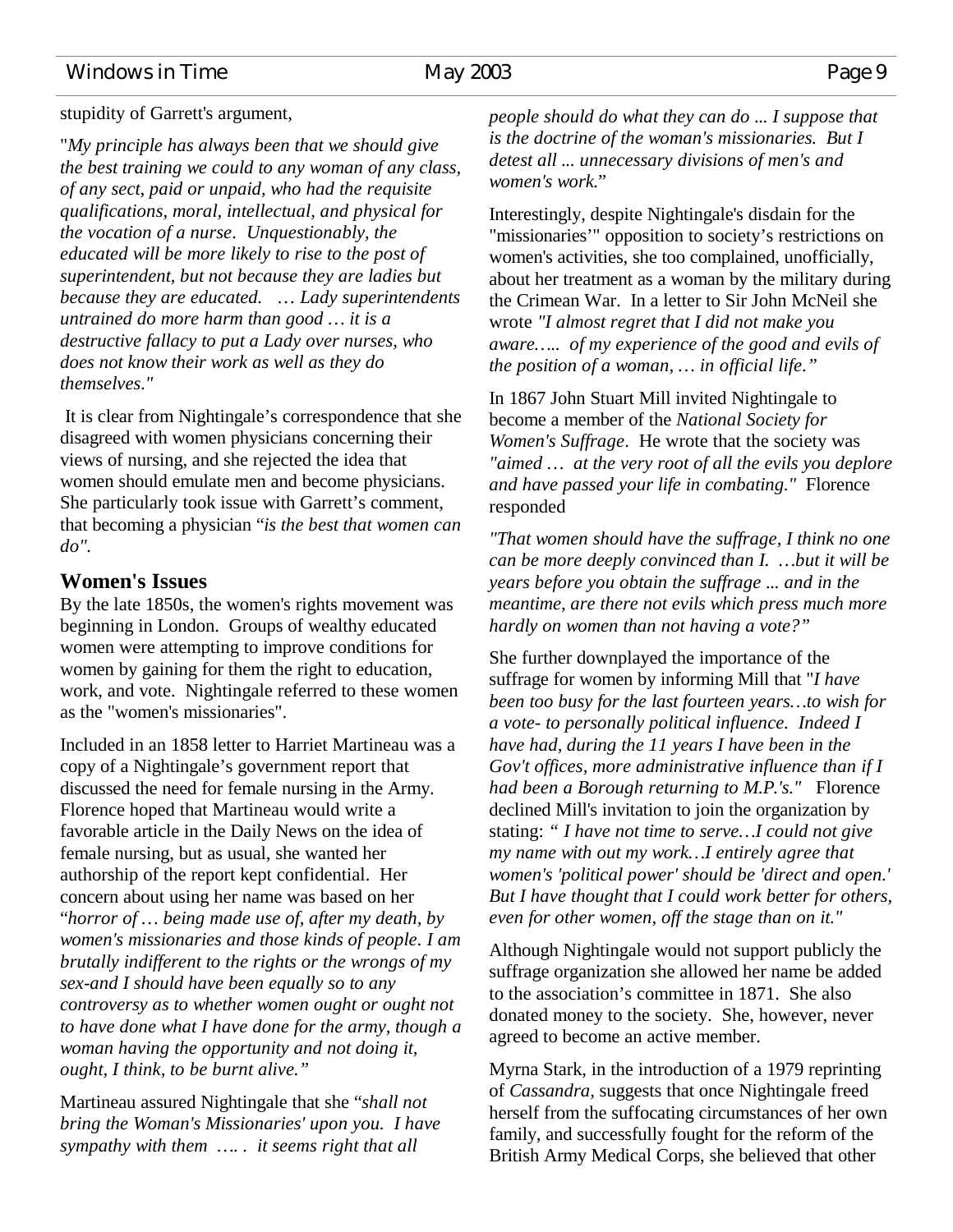Windows in Time Volume 11, Issue 1, 2003 Page 10

women could also break free. Stark also noted that Florence complained that women failed to take advantage of new social opportunities opening to them-such as the field of nursing. Florence lamented that few women were entering the new nursing training programs opened in England.

#### **Prostitution/Contagious Diseases Acts**

In 1865, Dr. Elizabeth Blackwell wrote to Nightingale to solicit her views on Parliament's newly enacted Contagious Disease Acts. These acts required the compulsory sanitary inspection of prostitutes in army towns in England and Ireland, and suggested that infected women be incarcerated in "Lock Hospitals." Feminists saw these acts as oppressive laws against women, and the *Ladies National Association (LNA)*, initiated efforts to repeal them.

Nightingale's opposition to the acts was based on her belief that they served to officially sanction vice. From her perspective, if the army examined, and perhaps licensed prostitutes, they would be condoning the activities of the "camp" prostitutes. Florence believed that other measures, more preventive in nature, could and should be taken to discourage the soldiers' use of prostitutes. She argued that the army should allow the soldiers' wives to live on military bases, and they should provide recreational space and other social diversions for men in their barracks.

Nightingale also noted, in an 1857 report, that when army regiments were examined for venereal disease, and then compared to unexamined regiments, there was little differences found between the groups. Nightingale argued the study's statistics had demonstrated that venereal inspections were useless in preventing disease, and she noted that they were "degrading to the men and officers."

In another letter to Blackwell, in 1870, Nightingale revealed her personal distaste for the way LNA voiced its opposition to the Prostitution and Contagious Disease Acts. *"I feel a sort of despair at the workings of the association in which hardly anything but opinion is invoked .. I regret that they do not take it up ... as the most serious work of life to strain every nerve for, as a General does in a campaign, with professional ability and devotion--without which they will do little good."*

Nightingale declined Blackwell's invitation to use her

name and position to support to the LNA's efforts to modify the Contagious Disease Acts. Nightingale believed she was more effective behind the scenes rather than as a part of a public activist group. *"I have felt that I could work better for others, even other women, off the stage than on it."*

#### **Conclusion**

The complexity and longevity of Nightingale's life challenges the historian's ability to offer explanations to her behavior. What is clear is that Nightingale was not consistent in her beliefs nor in how she behaved. What she said, and what she did, sometimes seemed to be out of kilter. What is apparent is that she believed she had a mission, in harmony with God's will, to improve the health and welfare of soldiers in the British Army, and to share her expertise with others that requested her advice. Driven by this mission, Nightingale withdrew from society and demanded that her family, friends, and colleagues serve along side of her.

As one of the world's most recognized and accomplished women of her era, she serves as a splendid example of the power of women to lead lives of great productivity outside the artificial restrictions of family and society. Her ability to accomplish this made her a powerful symbol for the fledging women's movement. In spite of her resistance to the feminist movement, she was a feminist working for women's issues. Nightingale, in creating professional nursing, opened one of the first career paths that educated women could select. In addition, Nightingale's efforts to improve the health of mankind, through her reformation of the British Army medical corps and the structure and operation of hospitals, ensures her a place in the history of civilization.

*(This is an abbreviated version of Dr. Monterio's presentation)*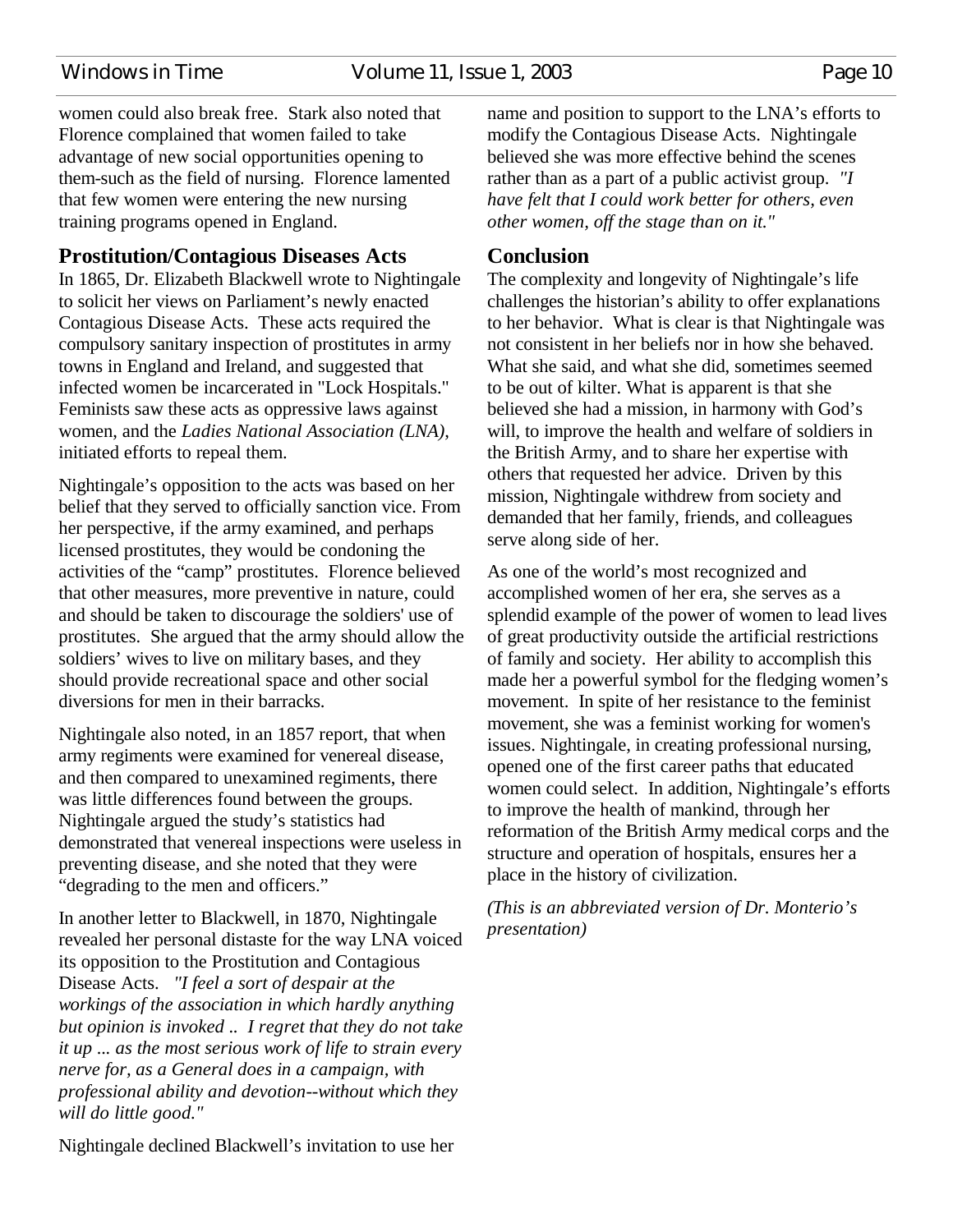#### Windows in Time May 2003 May 2003



The American Association for the History of Nursing and the Canadian Association for the History of Nursing are collaborating on offering the AAHN's 20th Annual Conference. Hosted by the University of Wisconsin at Milwaukee, the conference will be held in Milwaukee from September 19-21, 2003. Lynn McDonald, editor of the Collected Works of Florence Nightingale, will be the keynote speaker. The program includes paper and poster presentations, exhibitors, networking opportunities, and a banquet. Additional information about the conference can be obtained by contacting AAHN at www.aahn.org.

### **Fellowship in the History of Obstetrics and Gynecology**

The American College of Obstetricians and Gynecologists and Ortho-McNeil Pharmaceutical Corporation are jointly sponsoring a \$5000.00 fellowship in the History of American Obstetrics and Gynecology. ACOG Junior Fellows and Fellows are encouraged to apply. The recipient of the fellowship spends one month in the Washington D.C. working full-time to complete their research project. Results of this research are to be published or presented at a professional meeting. Applications must be received by October 1, 2003.

For applications and further information contact: The American College of Obstetrics and Gynecologists Ms. Debra Scarborough, History Librarian/Archivist 409 Twelfth Street, SW Washington, DC 20024-2588 (202)86302578, or (202) 863-2518 (202)484-1595 dscarborough@acog.org

# SAHMS Conference

Southern Association for the History of Medicine and Science invites papers for its sixth annual meeting to be held February 27-28, 2004 in Augusta, Georgia.

The SAHMS welcomes submissions of papers on the history of medicine and science, broadly construed to include historical, literary, anthropological, philosophical, and sociological approaches to the history of health care and science. Participants may propose individual papers or symposiums of several papers devoted to a particular topic or theme. PhD students are invited to submit works in progress and should indicate their student status.

Submissions should include a one-page abstract of the subject, including its introduction, purpose, method and findings. Papers must be submitted by September 15, 2003. Prospective participants should not submit papers published, already presented, or scheduled for presentation at another meeting. Electronic submissions are preferred. Details about the program will be announced October 30, 2003. All presenters are responsible for their own travel and registration costs.

Send proposals to: Arlene Keeling, PhD, RN Chair, 2004 Program Committee, SAHMS McLeod Hall, University of Virginia School of Nursing, Charlottesville, VA 22908 email: awk2z@virginia.edu

### **AAHM Annual Meeting**

The American Association for the History of Medicine 77th Annual Meeting will be held on April 29-May 2, 2004 in Madison, Wisconsin. The Association invites abstract submissions on topics related to the history of health and healing; medical ideas, practices, and institutions; and of illness, disease, and public health from all eras and regions of the world. The deadline for submission is to be announced. For more information visit the AAHM web site at: **www.histmed.org.**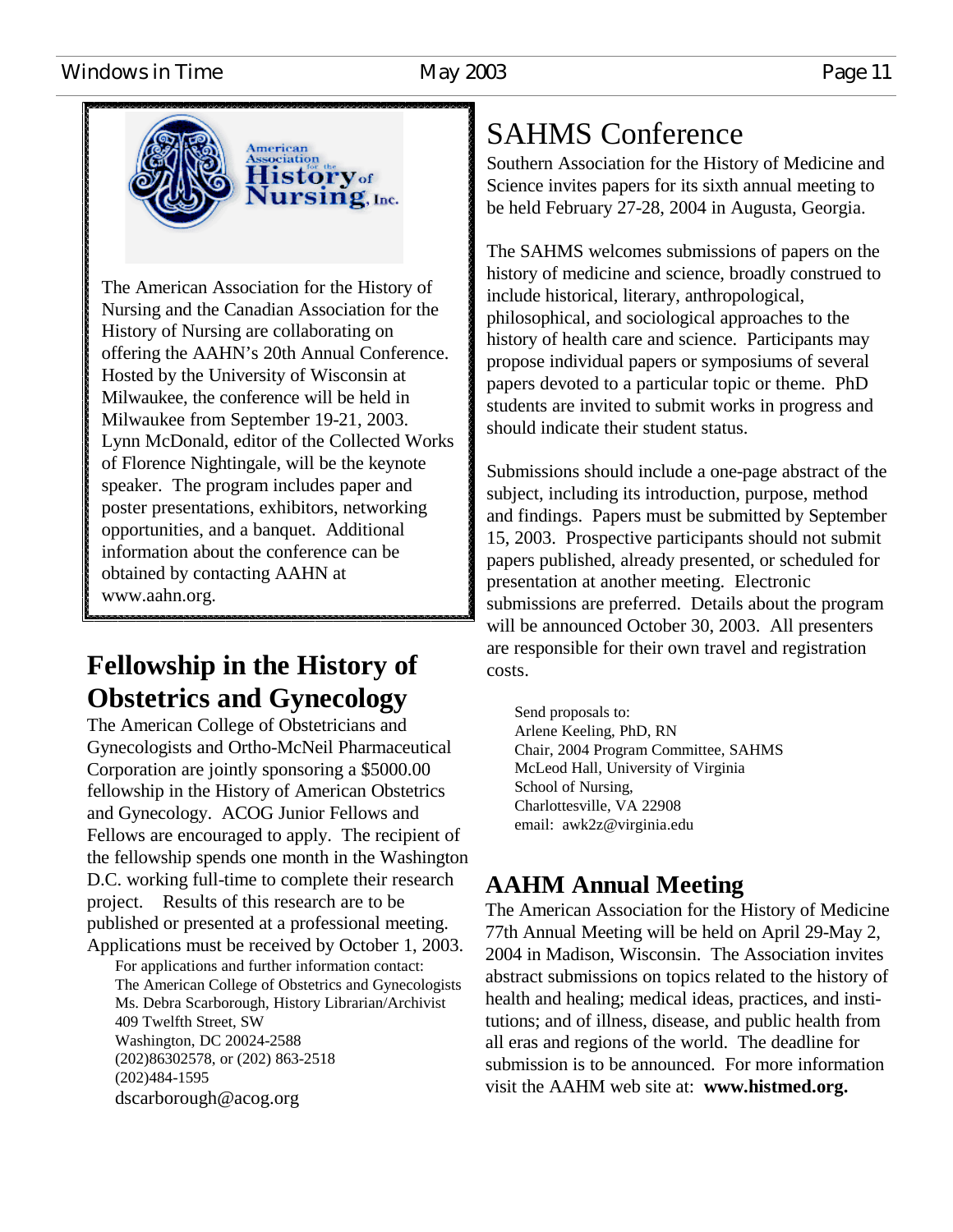# **CENTER CONTRIBUTORS**

### **November 2002-April 2003**

### **Randolph Society**

Mr. & Mrs. William Albrecht Mr. & Mrs. Beauford Bancroft Dr. Jane Balint Janice Peacock Bellack Becky Bowers Barbara Brodie Mr. & Mrs. Dudley Bryant Mr. & Mrs. Terry Carr Mr. & Mrs. George Davies Annette Gibbs Dr. & Mrs. Robert Gibson Mikel Gray Arlene Keeling Grace Kelly John Kirchgessner Virginia Leake JoAnne Peach Donald Perry Mr. & Mrs. John Pickler UVa Nursing Alumni Mr. & Mrs. Chuck Sherer Anne Sternheimer Jeanette Waits Lynn Irene Wasserbauer Mr. & Mrs. Keith Woodard Alma Woolley Paula Doyle Zeanah

### **Pember Society**

Janis Peacock Bellack Beta Kappa Chapter, Sigma Theta Tau Mr. & Mrs. David Dessertine Elaine Graf Marilyn Flood Elaine Kendrick Mr. & Mrs. David Koepnick Progress Power Corporation Steve & Kathy Rogers

### **Beazley Society**

Sara Arneson Alice Auciello Cynthia Balin Eliza Barry Marie Basti Dr. Thomas Bleck Susan Brace Billye Jean Brown Mr. & Mrs. Irving Brownfield Katharine (Joy) Buck Mr. & Mrs. Henry Burton Tamera Cauthorne- Burnette Janis Childs Ruth Reed Chitwood Patricia Ann Cloonan Joseph Cragwall, Jr. Marylou Downs Evelyn Driver Elizabeth Erwin Stephanie Ferguson Carol Gleit Mr. & Mrs. Charles Greiner Susan Ford Hammaker Mr. & Mrs. John Harlan Rebecca Harmon Carol Helmstadter Nancy Hoffart Marion Hunter Mr. & Mrs. Christopher Kaiser Mr. & Mrs. Edward Kaiser Mr. & Mrs. Michael Kaiser Dr. Richard Keeling Mr. & Mrs. David Landin Nancy Langston Yu-Shen Lin Courtney Lyder Carolyn Falvo-MacCormac James Maddex, Jr.

Kathy O'Kelley Mary O'Laughlen Susan Phillips Mr. & Mrs. Richard Ridge Diane Skiba Jean Whelan Mary Wicker Karen Wilkerson Susan Winters Wendy Wolf Mary Yeager

### **Center Supporter**

Cynthia Colyer Allen Mary K. Apple Franklin Bacon Pegge Lee Bell Linda Bunker Signe Cooper Cheryl Dumont Mattia Gilmartin Emily Hauenstein Mr. & Mrs. David Haugh Linda Hodges Kelli Hollinger Margaret Hughes Gretchen Kelly Lynn Laning Carol Lynn Maxwell- Thompson Ann McKennis Joan Miller Mr. & Mrs. Scott **Mingledorff** Barbara Moran Sonda Oppewal Claire Parsons Lisa Ann Plowfield Gay Redcay Fay Raines Dawn Rigney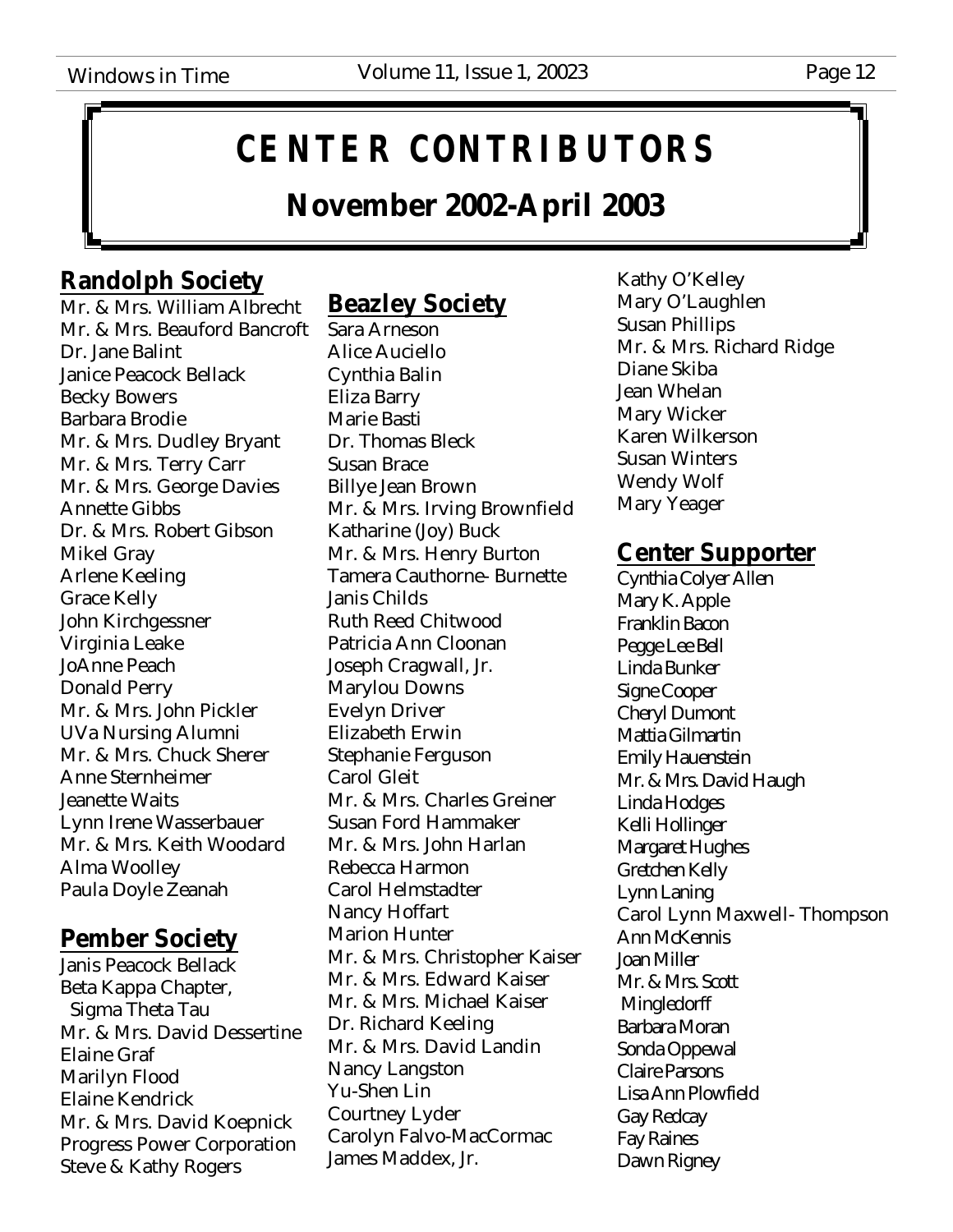### **CENTER CONTRIBUTORS November 2002-April 2003**

Todd Savitt Ellen Stout David Strider, Jr. Susan Swasta Sue Childers Taylor John Twomey, Jr. Virginia Nurses Association JoAnn Van Valkenburgh Whitacre Arlene Wiens Angela Wilson Elizabeth Mechling Younger

Mr. & Mrs. John Thomas Mary Turjanica UVa Fund Anonymous Elaine Smith Venn Tami Wyatt

### **Friends of the Center**

Marva Barnett Susan Callicott Brenda Carsley Mr. & Mrs. Richard Christmas Emily Drake Lucie Ferguson Mrs. Clifford Fox Carol Gleit Doris Glick Barbara Graham Teresa Haller Ann Hamric Mr & Mrs. William Harris Monthana HemcHayat Ann Hershberger Betsy Johnson-Whitten Mr. & Mrs. Wade Lancaster Virginia Lee Karen Ratzlaff Natalie Riegler Nancy Gray Rockers Linda Sabin Judith Sands Vicki Schwab

Mr. & Mrs. Wayne Sullivan Tusana Thaweekoon

### **The Center wishes to thank all of our generous supporters!**



*The Human Touch* by Marjorie Glaser Bindner

### **Barbara Brodie Retires**



On March 1, 2003 friends, colleagues, students, graduates and family of Barbara Brodie met at Alumni Hall to celebrate her retirement. Dean Jeanette Lancaster opened the post-dinner activities with a warm salute to Barbara for her 32 years of service to the University, her contributions to the school, its students and faculty, and to the profession.

Her remarks were followed by comments from members of the University community, former colleagues, and graduates of academic programs that Barbara had directed. Arlene Keeling shared with the group, that over \$20,000 had been collected for the newly created Barbara Brodie Historical Scholars Award that will be given annually by the Center. A highlight of the evening was a humorous slide show, created by graduate Barbee Bancroft, that captured her memories of what is was like being a student of Barbara's.

At the conclusion of the program, Dean Lancaster presented Barbara with a gift of a framed photograph of the Blue Ridge Mountains at sunrise. Barbara plans to continue to serve as the Associate Director of the Center.